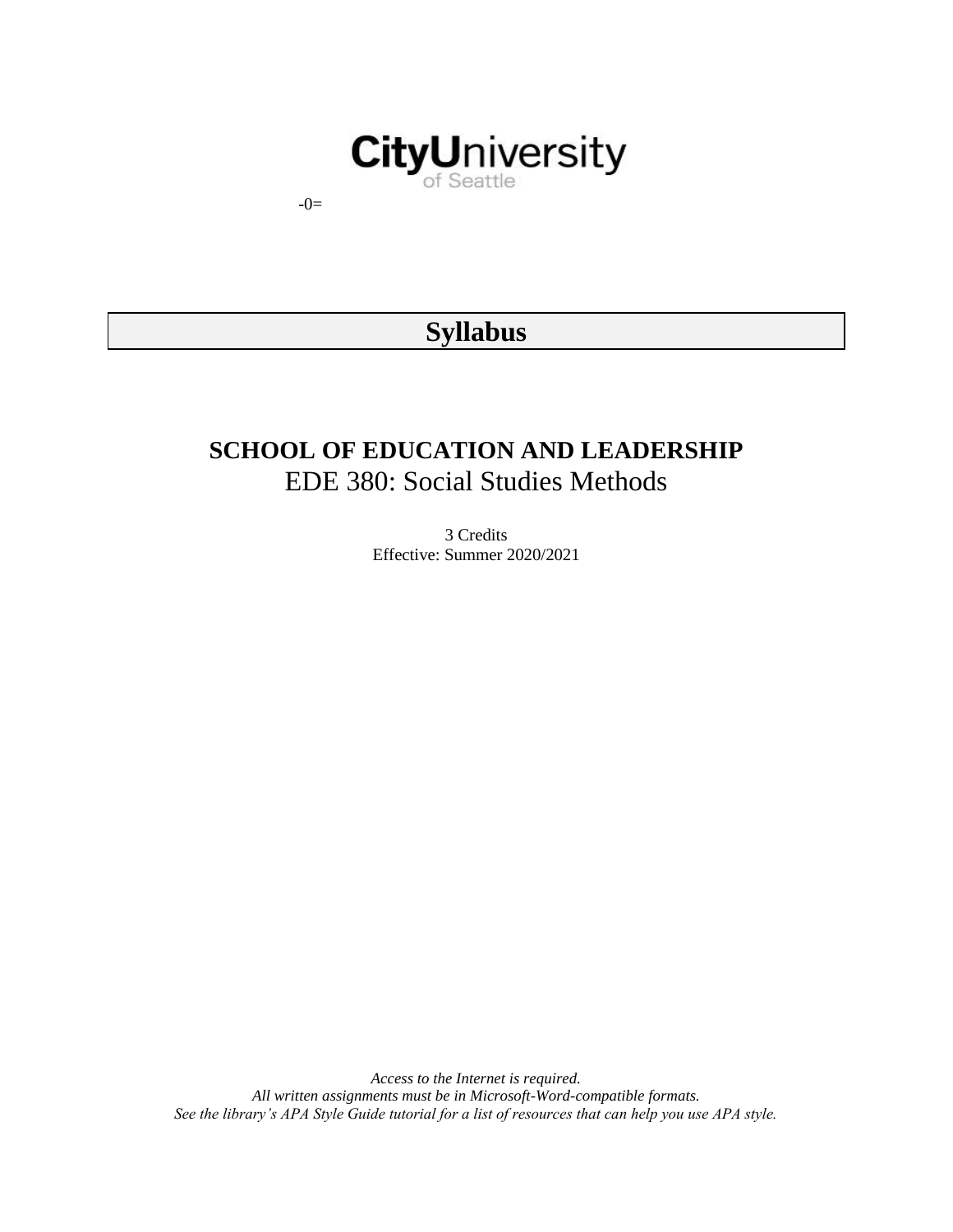## **FACULTY**

Faculty Name: INSERT NAME HERE

**Email:** INSERT EMAIL HERE **Phone or Skype:** INSERT PHONE NUMBER HERE

#### **Office Hours and Response Time:**

**Bio:**

## **COURSE DESCRIPTION**

This course introduces candidates to methods of social studies instruction. An emphasis is placed on understanding diverse perspectives and interpretations of events in history. This course helps candidates further develop the skills to integrate multiple content areas. In this course, candidates investigate various teaching strategies to motivate children, explore what it means to critically evaluate sources, to interpret events, and to promote civic behavior and discourse. Course content includes concepts relating to: 1) civics, 2) economics, 3) geography, 4) history (emphasizing Pacific Northwest history and Since Time Immemorial curriculum). Candidates will use self-reflection to analyze and inform their own social studies instructional practices. This course includes components of state requirements for certification (edTPA, TPEP, etc.).

## **COURSE RESOURCES**

Required and recommended resources to complete coursework and assignments are found on the course [Reading List.](https://nam03.safelinks.protection.outlook.com/?url=https%3A%2F%2Fcityu.alma.exlibrisgroup.com%2Fleganto%2Flogin%3Fauth%3DSAML&data=04%7C01%7CMMara%40cityu.edu%7C70673ce0fe0144040eda08d87472e204%7Cb3fa96d9f5154662add763d854e39e63%7C1%7C0%7C637387384066198115%7CUnknown%7CTWFpbGZsb3d8eyJWIjoiMC4wLjAwMDAiLCJQIjoiV2luMzIiLCJBTiI6Ik1haWwiLCJXVCI6Mn0%3D%7C1000&sdata=JbwP%2Fm5Q%2BMgIUWa%2FXceos%2BoiLv0DX%2B%2FL%2BNGNMbX9P8E%3D&reserved=0) The reading list can be found under Course Information in Blackboard as well as from the library homepage.

Note: Required resources that must be purchased by the student are tagged "Purchase from a vendor of your choosing." Required resources with a direct link, "Available through CityU Library", are available at no cost to students.

Students in Canada will see required resources they need to purchase tagged "Purchase from the Canadian Bookstore." Students outside the U.S. and Canada should contact their advisor or textbook coordinator for additional information.

## **COURSE OUTCOMES**

In this course, learners:

- Identify and develop instructional best practices in Social Studies.
- Identify the four major areas of Social Studies.
- Implement state standards and Since Time Immemorial curriculum into a Social Studies learning segment.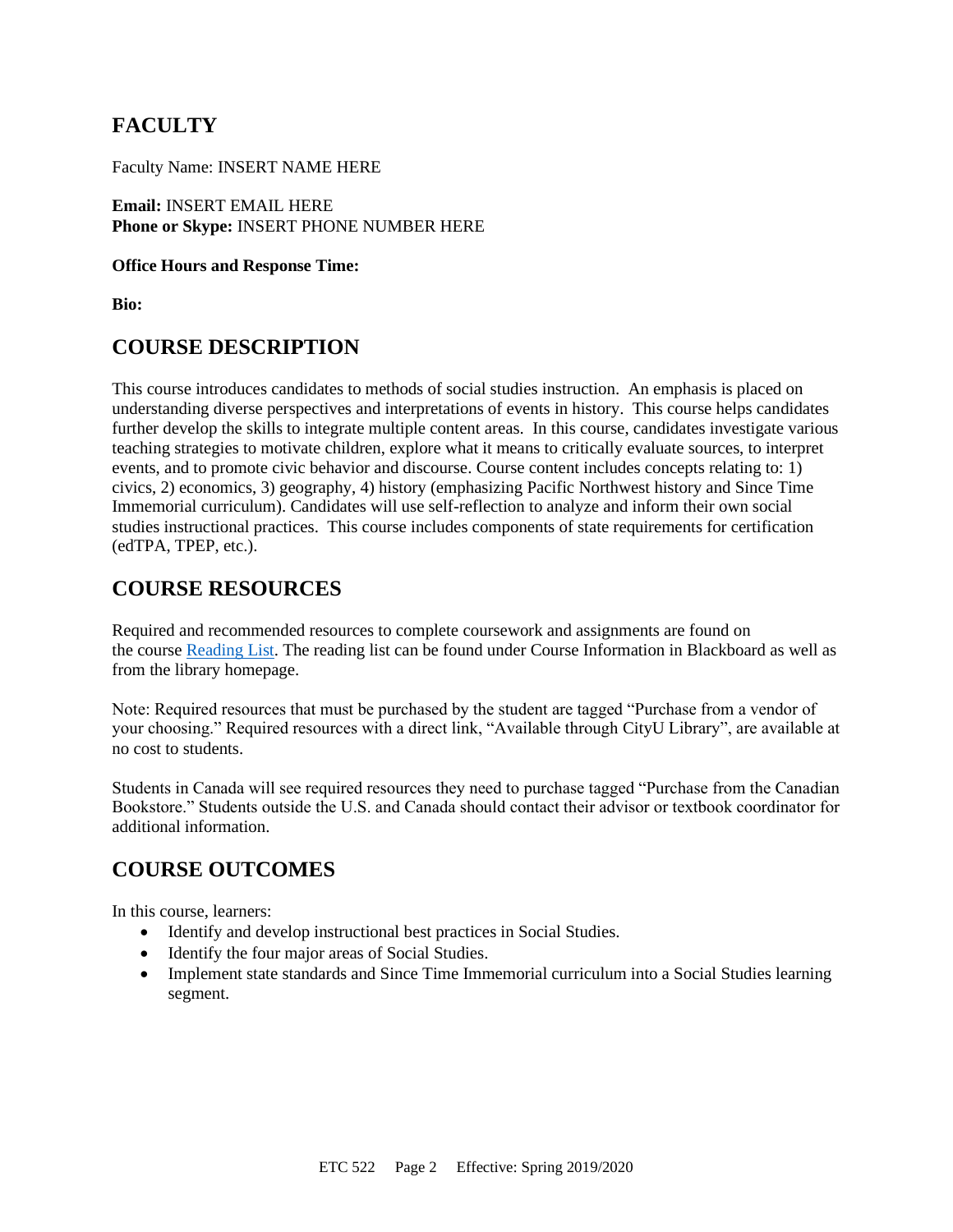## **OVERVIEW OF COURSE GRADING**

The grades earned for the course will be derived using City University of Seattle's decimal grading system, based on the following:

| <b>Overview of Required Assignments</b>                         | % of Final Grade |
|-----------------------------------------------------------------|------------------|
| Social Studies Learning Segment                                 | 40%              |
| <b>Facilitating Effective Social Studies</b><br>Discourse       | 40%              |
| Participation, Engagement, and Essential<br><b>Dispositions</b> | 20%              |
| <b>TOTAL</b>                                                    | 100%             |

## **SPECIFICS OF COURSE ASSIGNMENTS**

The instructor will provide grading rubrics with more detail as to how this assignment will be graded.

#### Social Studies Learning Segment

Candidate will develop a learning segment on one or more Social Studies areas aligned to state Social Studies standards that incorporate the Since Time Immemorial curriculum. Candidate will include aligned formative and summative assessments along with varied instructional practices and activities that promote engagement and critical thinking.

| <b>Components</b>                            | % of Grade |
|----------------------------------------------|------------|
| Aligned Assessments                          | 25%        |
| <b>Instructional Plans</b>                   | 25%        |
| <b>State Standards and Learning Targets</b>  | 25%        |
| Since Time Immemorial Curriculum Integration | 25%        |
| <b>TOTAL</b>                                 | 100%       |

#### Facilitating Effective Social Studies Discourse

An important part of effective social studies instruction is the facilitation of equitable social studies discourse that reflects multiple perspectives on topics. For this assignment, candidates will create a plan to effectively facilitate student discourse pertaining to a topic, issue, conflict, or event (subject to instructor approval), that aligns with the WA state social studies standards for a grade level the candidate plans to teach. The candidate will first unpack the topic in order to better understand multiple perspectives (common interpretations in texts, personal, common). Then, the candidate will select methods and instructional strategies to address six student needs in effective social studies discourse: 1) eliciting students' ideas, 2) recognizing biases and perspectives, 3) understanding differing perspectives, 4) setting boundaries and redirecting, 5) engaging students as collaborative sense makers, and 6) promoting active listening. The candidate will apply those instructional strategies by giving specific implementation details for that strategy/method in the context of the selected topic, issue, conflict, or event. Candidate will reflect on the theoretical and personal benefits and challenges to implementing the selected strategies.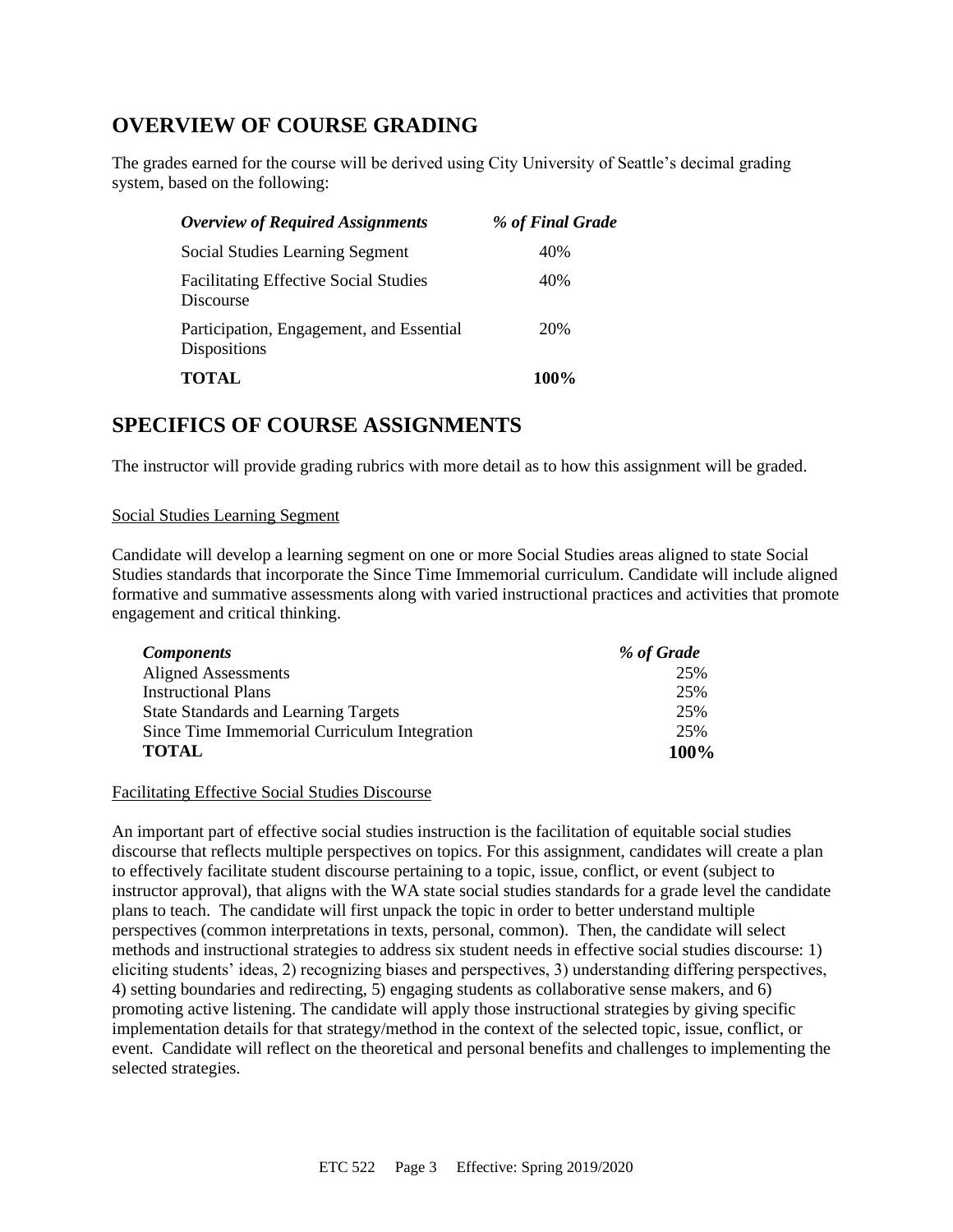| <b>Components</b>                       | % of Grade  |
|-----------------------------------------|-------------|
| Topic/Issue/Conflict/Event Analysis     | 30%         |
| <b>Instructional Strategies/Methods</b> | 30%         |
| Reflection                              | 40%         |
| <b>TOTAL</b>                            | <b>100%</b> |

Participation, Engagement, and Essential Dispositions

Candidates should participate and engage in all classwork, including required assignments, class discussions, activities, and instructor-determined assignments. Candidates should work to meet essential dispositions criteria not only in the field, but also in their coursework, whether online or in person.

| <b>Components</b>             | % of Grade |
|-------------------------------|------------|
| Engagement                    | 50%        |
| <b>Essential Dispositions</b> | 50%        |
| <b>TOTAL</b>                  | 100%       |

## **COURSE POLICIES**

#### **Late Assignments**

LATE ASSIGNMENT

#### **Participation**

PARTICIPATION

#### **Professional Writing**

Assignments require error-free writing that uses standard English conventions and logical flow of organization to address topics clearly, completely, and concisely. CityU requires the use of APA style.

## **UNIVERSITY POLICIES**

You are responsible for understanding and adhering to all of City University of Seattle's academic policies. The most current versions of these policies can be found in the [University Catalog](https://www.cityu.edu/catalog/) that is linked from the CityU Web site.

#### **Antidiscrimination**

City University of Seattle and its staff and faculty are committed to supporting our students. We value equity, diversity, and inclusion as a way of life as well as the educational opportunities it provides. City U will not tolerate any form of discrimination based on race, color, ethnicity, sexual orientation, gender identification, socioeconomic status, or religious values. If you have experienced any discrimination based on any of the above, we encourage you to report this to the University. Please report this to your instructor. If you do not feel safe reporting this to your instructor, please report to the Provost or to the Vice President of Student Affairs.

#### **Non-Discrimination & Prohibition of Sexual Misconduct**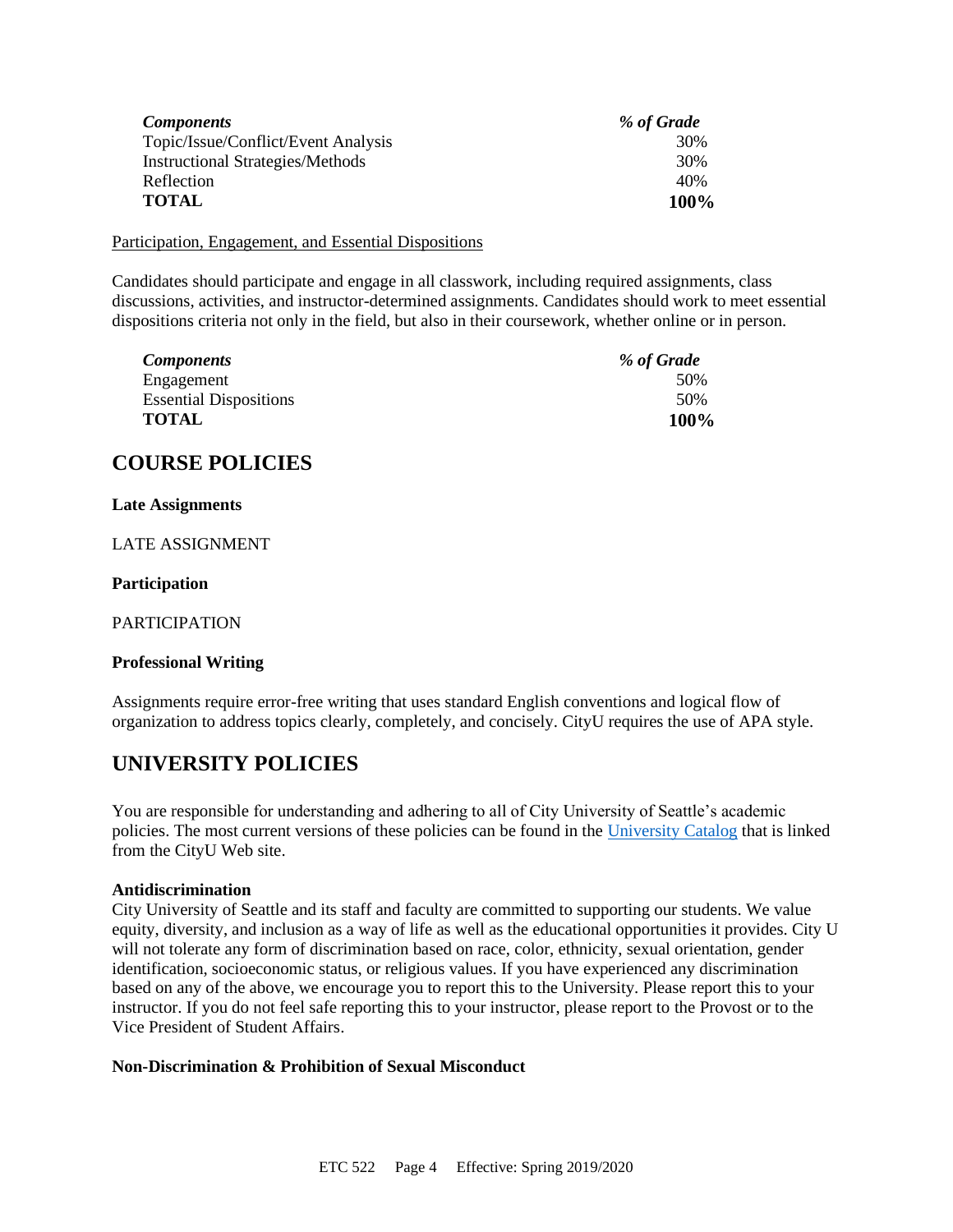City University of Seattle adheres to all federal, state, and local civil rights laws prohibiting discrimination in employment and education. The University is committed to ensuring that the education environment is bounded by standards of mutual respect and safety and is free from discriminatory practices.

In the U.S., the University is required by Title IX of the Education Amendments of 1972 to ensure that all of its education programs and activities do not discriminate on the basis of sex/gender. Sex include sex, sex stereotypes, gender identity, gender expression, sexual orientation, and pregnancy or parenting status. Sexual harassment, sexual assault, dating and domestic violence, and stalking are forms of sex discrimination, which are prohibited under Title IX and by City University of Seattle policy. City University of Seattle also prohibits retaliation against any person opposing discrimination or participating in any discrimination investigation or complaint process internal or external to the institution. Questions regarding Title IX, including its application and/or concerns about noncompliance, should be directed to the Title IX Coordinator. For a complete copy of the policy or for more information, visit <https://my.cityu.edu/titleix> or contact the Title IX Coordinator.

In Canada, in compliance with the British Columbia Human Rights Code, the Alberta Human Rights Act, WorksafeBC, and the Workers' Compensation Board of Alberta, the University believes that its environment should at all times be supportive and respectful of the dignity and self-esteem of individuals. Discrimination, harassment and bullying conduct, whether through person to person behaviour or via electronic communications such as email or social media is not acceptable and will not be tolerated. As an educational institution, it is our responsibility to cultivate an environment of excellence, equity, mutual respect and to recognize the value and potential of every individual. The University will take all necessary steps to meet or exceed the requirements of the law to prevent discrimination, harassment and bullying. The Respectful Workplace Policy for the prevention of discrimination, harassment and bullying policy and procedure can be found at <https://www.cityu.edu/discover-cityu/about-cityu/> under the Policies section or at <https://www.cityuniversity.ca/about/>.

#### **Religious Accommodations**

City University of Seattle has a policy for accommodation of student absences or significant hardship due to reasons of faith or conscience, or for organized religious activities. The University's policy, including more information about how to request an accommodation, is available in the University Catalog and on the my.cityu.edu student portal. Accommodations must be requested by the 20% mark of this course (e.g. day 14 of a ten-week course, day 7 of a 5-week course) using the Religious Accommodations Request Form found on the student dashboard in the my.cityu.edu student portal.

#### **Academic Integrity**

Academic integrity in students requires the pursuit of scholarly activity that is free from fraud, deception and unauthorized collaboration with other individuals. Students are responsible for understanding CityU's policy on academic integrity and adhering to its standards in meeting all course requirements. A complete copy of this policy can be found in the University Catalog in the section titled [Academic Integrity Policy](https://www.cityu.edu/catalog/;) under Student Rights & Responsibilities.

#### **Attendance**